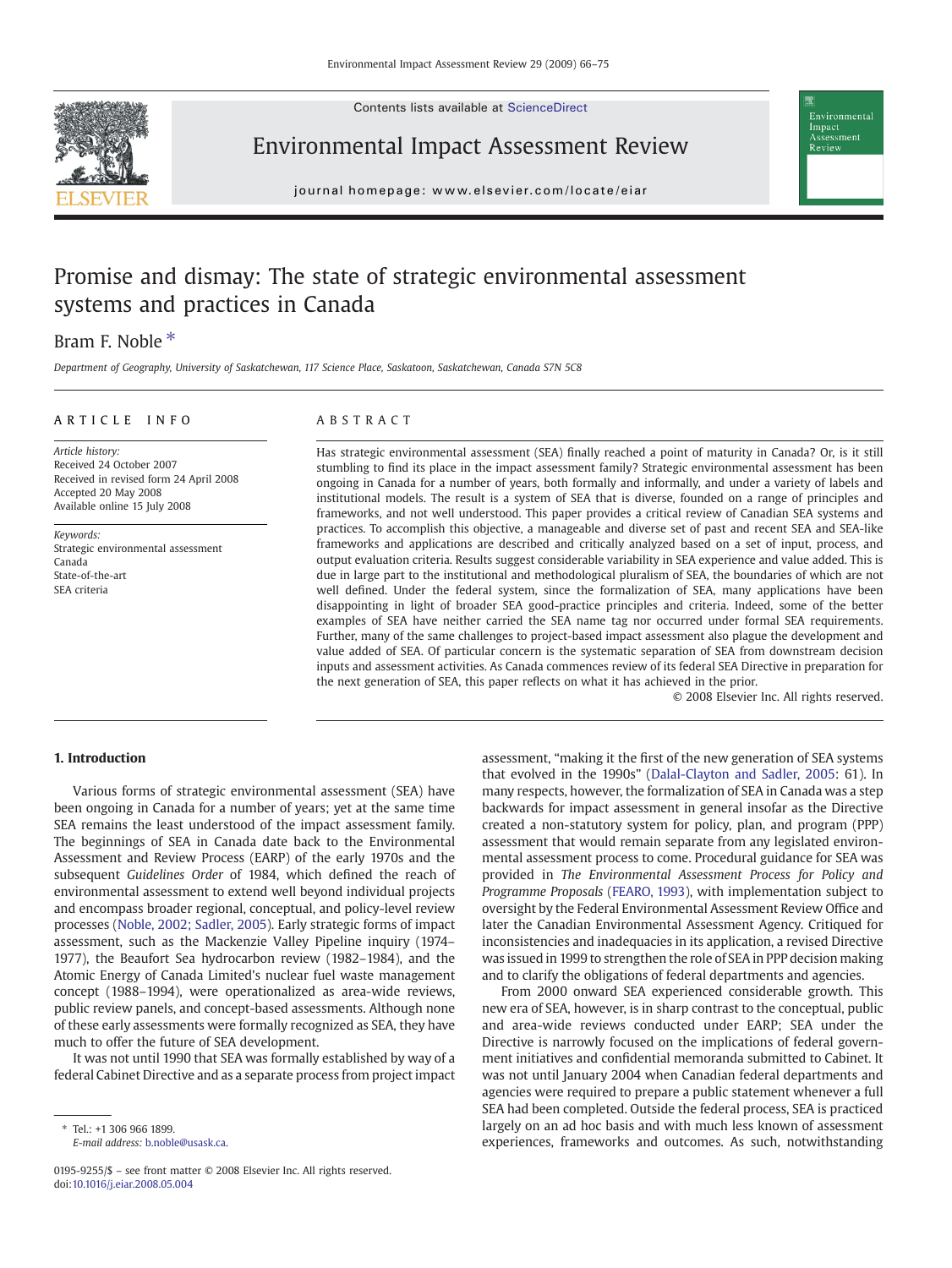decades of SEA development in Canada there remains only limited knowledge of the diverse nature and scope of SEA systems and practices and the value added to PPP development and decision making. Aside from selected reviews of individual applications under the Canadian federal system (e.g. [Auditor General, 2004; Hazell and](#page--1-0) [Benevides, 1998; Noble, 2004, 2003; Sadler, 2005\)](#page--1-0), there has not been an examination of Canadian SEA models and frameworks that includes both formal and informal applications across a range of federal and provincial PPP initiatives.

In response, this paper provides a critical review of formal and informal SEA systems and practices in Canada. More specifically, the objective is to present and evaluate a range of SEA case applications, characteristic of a variety of SEA models and frameworks, with a view to understanding how each incorporated a number of proposed SEA principles and design criteria and contributed to improved decision making. The case analysis is based on work completed by the author for the Canadian Minister of Environment's Regulatory Advisory Committee, Sub-Committee on SEA (herein referred to as the SEA Sub-Committee), in preparation for the review of the Canadian SEA Directive—the Canadian Cabinet Directive on the Environmental Assessment of Policy, Plan, and Program Proposals. Lessons learnt from the case reviews, together with the Directive review, will set the stage for discussions concerning the 'next generation' of SEA in Canada.

This paper is presented in five sections, including the Introduction. In the sections that follow the study approach and review framework and criteria are presented. This is followed by a critical review of selected Canadian SEA experiences, and the results of the review framework application. The paper concludes with a number of observations concerning the state of SEA systems and practices in Canada, and opportunities and challenges for the next generation of SEA.

#### 2. Strategic environmental assessment review framework

Evaluating SEA systems and performance has received considerable attention in the international academic literature in recent years; however, research into the application of these criteria suggests that they are not equally applicable in all decisional contexts and across all systems of SEA. There is indeed considerable evidence to suggest that no universal set of criteria can equally apply to all SEA contexts ([Dalal-Clayton and](#page--1-0) [Sadler, 2005; Fischer and Gazzola, 2006; Noble, 2003; Partidario, 2005\)](#page--1-0); and not all criteria are equally valid for every SEA, but could vary from the policy to the program level ([Fischer, 2002](#page--1-0)). Part of the challenge in developing SEA evaluation criteria is that considerations as to what SEA really is, what it delivers and how it should perform remain far from a consolidated stage ([Bina, 2007; Vicente and Partidario, 2006](#page--1-0)).

Nonetheless, standardized evaluation of SEA against normative design criteria is a useful exercise for several reasons. First, it provides an opportunity to identify the 'state-of-practice' across SEA systems based on a common set of principles and criteria. Second, it enables identification of common SEA constraints and opportunities for improvement. Third, it provides an opportunity to refine normative models of SEA principles and criteria to better fit the realities of PPP decisional contexts—as [Nitz and Brown \(2001\)](#page--1-0) suggest: learning how policy and planning actually work.

The criteria for this review were developed based on discussion with the SEA Sub-Committee, an interdisciplinary team of environmental, academic, industry, and government representatives; drawn from the [IAIA \(2002\)](#page--1-0) SEA performance criteria; and then modified based on [Thissen \(2000\)](#page--1-0), [Sheate et al. \(2001\)](#page--1-0), [Noble \(2003\),](#page--1-0) [Gibson](#page--1-0) [et al. \(2005\),](#page--1-0) [Fischer \(2005\),](#page--1-0) and [Jones et al. \(2005\).](#page--1-0) Following the lead of previous SEA evaluation exercises (e.g. [Dalal-Clayton and Sadler,](#page--1-0) [2005; Fischer, 2002; Jones et al., 2005; Noble, 2004; Retief, 2007;](#page--1-0) [Therivel, 2004\)](#page--1-0), the criteria are separated into system, process, and results criteria (Table 1). The purpose of grouping the criteria is to ensure that the various elements of SEA are captured in each case analysis, and to limit the potential of mutually exclusive criteria appearing in any single category.

It is emphasized here that the success of SEA, with regard to outcome measures, is in large part a function of the input and process elements. That is to say, the added value of SEA is to a significant

#### Table 1

Criteria for strategic environmental assessment in Canada

| System components                                            | Evaluation criteria                                                                                                                                                                                                                                                                                                     |
|--------------------------------------------------------------|-------------------------------------------------------------------------------------------------------------------------------------------------------------------------------------------------------------------------------------------------------------------------------------------------------------------------|
| 1. Provisions<br>2. Integration                              | - clear provisions, standards or requirements to undertake the process<br>- application early enough to address deliberation on purposes and alternatives, or to guide initial conception<br>of review for an existing PPP                                                                                              |
| 3. Tiering<br>4. Sustainable development                     | - assessment is undertaken within a tiered system of environmental assessment, planning and decision making<br>- sustainability / sustainable development a guiding principle and integral concept                                                                                                                      |
| Process components                                           | Evaluation criteria                                                                                                                                                                                                                                                                                                     |
| 5. Responsibility and accountability                         | - clear delineation of assessment roles and responsibilities<br>- mechanisms to ensure impartiality/ independence of assessment review<br>- opportunity for appeal of process or decision output                                                                                                                        |
| 6. Purpose and objectives                                    | - assessment purpose and objectives are clearly stated<br>- centered on a commitment to sustainable development principles                                                                                                                                                                                              |
| 7. Scoping                                                   | - opportunity to develop and apply more or less onerous streams of assessment sensitive to the context and issue<br>- consideration of related strategic initiatives<br>- identification and narrowing of possible valued ecosystem components, to focus on those of most importance<br>based on the assessment context |
| 8. Alternatives                                              | - comparative evaluation of potentially reasonable alternatives or scenarios                                                                                                                                                                                                                                            |
| 9. Impact evaluation                                         | - identification of potential impacts or outcomes resulting from each option or scenario under consideration<br>- integration or review of sustainability criteria specified for the particular case and context                                                                                                        |
| 10. Cumulative effects                                       | - consideration of potential cumulative effects and life cycle issues                                                                                                                                                                                                                                                   |
| 11. Monitoring program<br>12. Participation and transparency | - procedures to support monitoring and follow-up of process outcomes and decisions for corrective action<br>- opportunity for meaningful participation and deliberations<br>- transparency and accountability in assessment process                                                                                     |
| Result components                                            | Evaluation criteria                                                                                                                                                                                                                                                                                                     |
| 13. Decision making                                          | - identification of a 'best' option or strategic action<br>- authoritative decisions, position of the authority of the guidance provided                                                                                                                                                                                |
| 14. PPP and project influence                                | - defined linkage with assessment and review or approval of any anticipated lower-tier initiatives<br>- demonstrated PPP influence, modification, or downstream initiative<br>- identification of indicators or objectives for related or subsequent strategic initiatives or activities                                |
| 15. System-wide learning                                     | - opportunity for learning and system improvement through regular system or framework review                                                                                                                                                                                                                            |